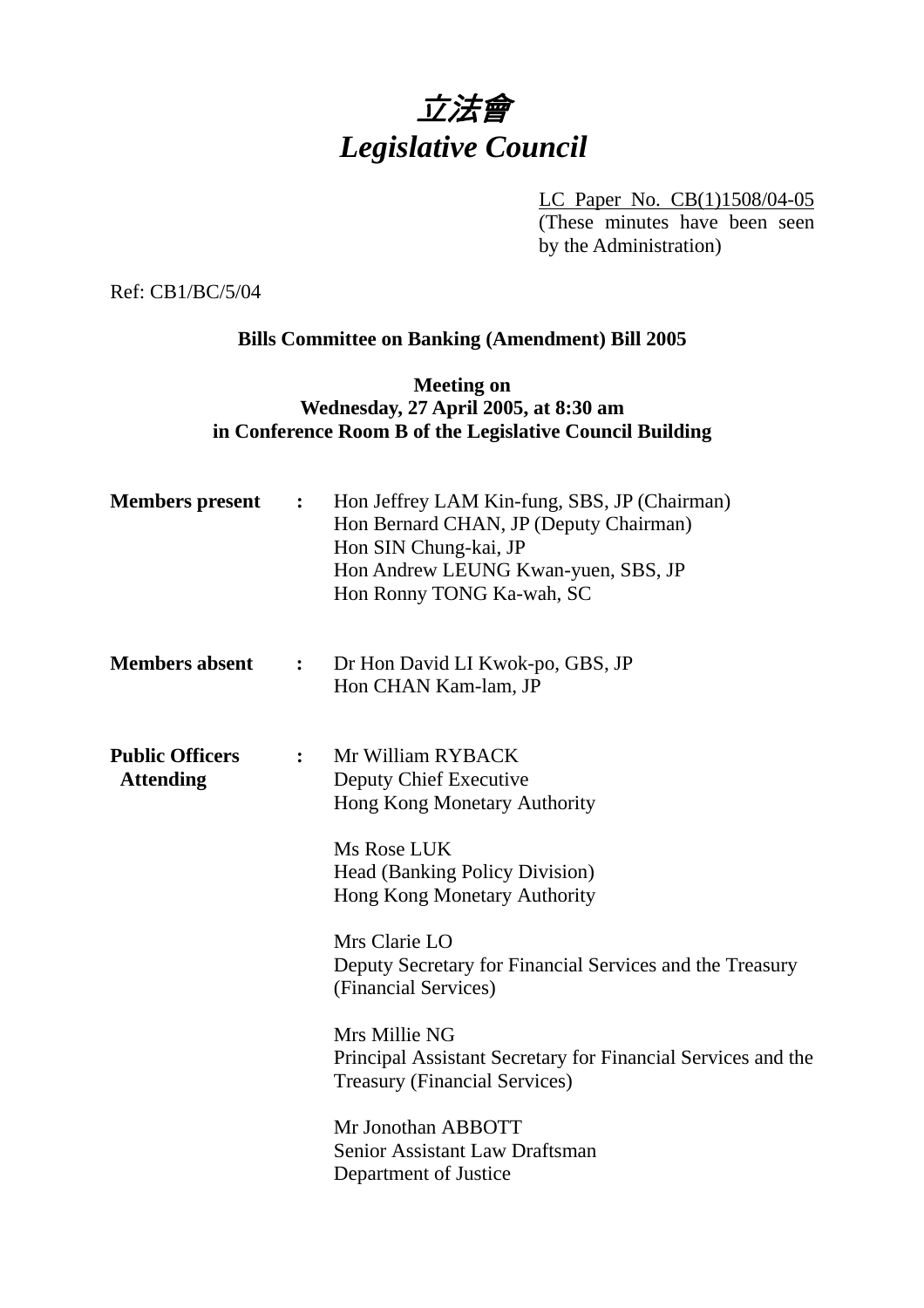|                                  | Mr Sunny CHAN<br><b>Senior Government Counsel</b><br>Department of Justice |
|----------------------------------|----------------------------------------------------------------------------|
| <b>Clerk in attendance :</b>     | Mr Andy LAU<br>Chief Council Secretary (1)2                                |
| <b>Staff in attendance     :</b> | Mr KAU Kin-wah<br>Assistant Legal Adviser 6                                |
|                                  | Ms Anita SIT<br>Senior Council Secretary (1)9                              |

#### Action

#### **I Election of Chairman and Deputy Chairman**

Mr Bernard CHAN, the member who had the highest precedence among members of the Bills Committee, presided over the election of Chairman. Mr Jeffrey LAM was nominated by Mr Andrew LEUNG and the nomination was seconded by Mr Ronny TONG. Mr Jeffrey LAM accepted the nomination. There being no other nominations, Mr Jeffrey LAM was elected Chairman of the Bills Committee. He then took over the chair.

2. The Bills Committee agreed that a Deputy Chairman should be elected. Mr Bernard CHAN was nominated by Mr Ronny TONG and the nomination was seconded by Mr Andrew LEUNG. Mr Bernard CHAN accepted the nomination. There being no other nominations, Mr Bernard CHAN was elected Deputy Chairman of the Bills Committee.

## **II Meeting with the Administration**

- the Bill:
- the Legal Service Division Report (LC Paper No. LS44/04-05);
- the Legislative Council Brief issued by the Financial Services and the Treasury Bureau on 2 March 2005 (File Ref: G4/16/36C);
- Background Brief on Banking (Amendment) Bill 2005 prepared by the Secretariat (LC Paper No. CB(1)1372/04-05); and
- Marked-up copy of the Bill (LC Paper No.  $CB(1)1373/04-05(01)$ ).
- 3. The Bills Committee deliberated (index of proceedings attached at **Annex A**).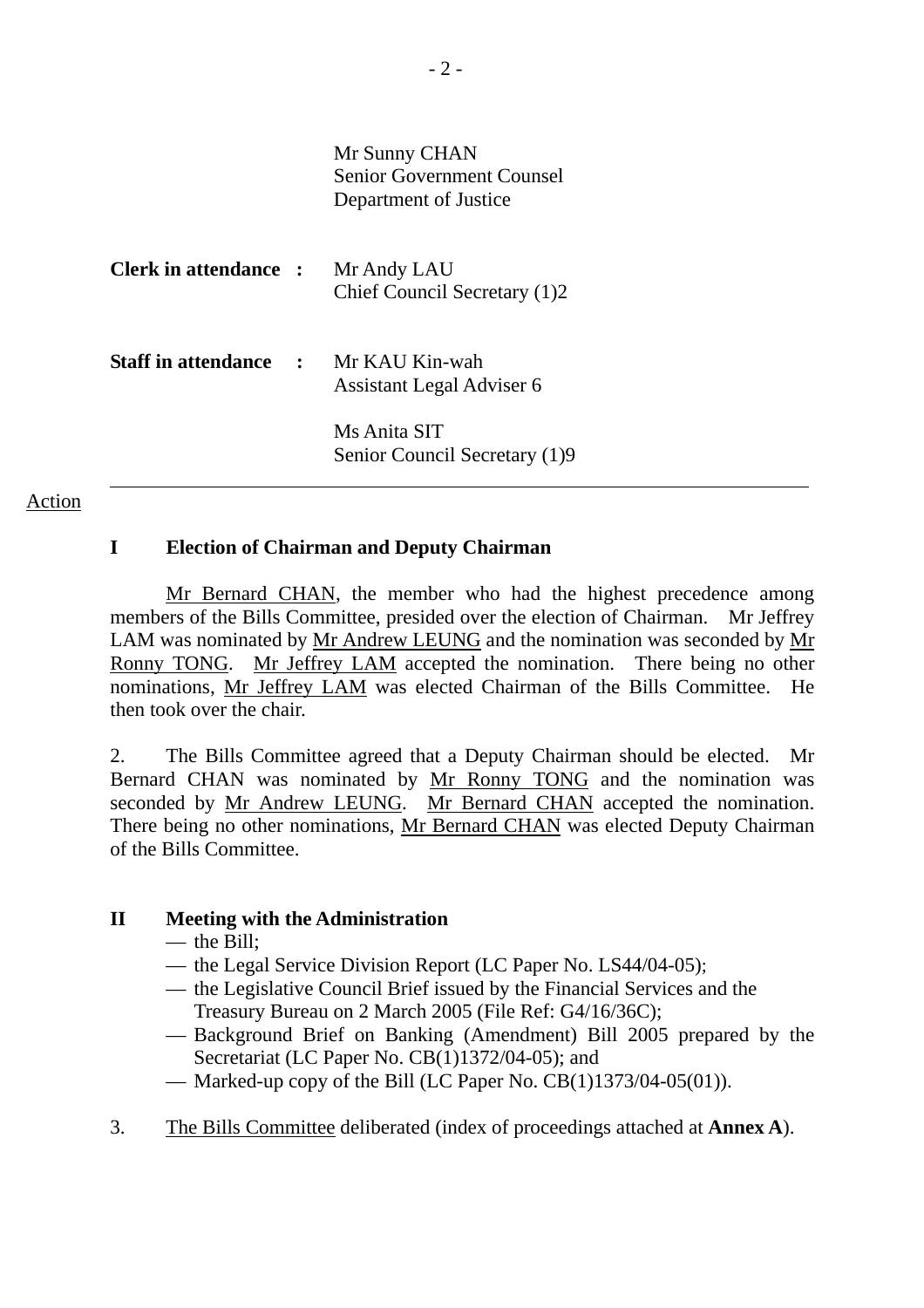4. A set of presentation notes provided by the Hong Kong Monetary Authority (HKMA) was tabled at the meeting.

(*Post-meeting note*: The presentation notes were issued vide LC Paper No. CB(1)1400/04-05 on 27 April 2005.)

5. Regarding the proposed amendment to provide for a mechanism that would allow certain decisions of the Monetary Authority (MA) made under the Capital Rules to be subject to an appeal to the Chief Executive in Council, the Deputy Chief Executive, HKMA (DCE/HKMA) advised that the proposed appeal mechanism would only apply to MA's decisions on the options of capital charge calculation methodologies provided for individual authorized institutions (AIs). The appeal mechanism would not apply to the technicality of the capital adequacy ratio requirement. The Deputy Secretary for Financial Services and the Treasury (Financial Services) also advised that under the existing Banking Ordinance (Cap. 155) (BO), any appeal in relation to the decisions of the MA should be made to the Chief Executive in Council. The proposed amendment was to provide that the same appeal mechanism would apply to certain decisions of MA made under the Capital Rules.

6. Mr SIN Chung-kai opined that the Chief Executive in Council should not continue to be the body for handling appeal cases, since the Executive Council was primarily an organ for assisting the Chief Executive in policy-making. Moreover, the Executive Council might lack the time and expertise required to deal with such appeal cases. The Administration should consider establishing a specific appeal body for handling appeal cases relating to the decisions of MA made under the Banking Ordinance (Cap. 155) (BO), as in the case of the Securities and Futures Ordinance (Cap. 571), where a Securities and Futures Appeals Tribunal had been established to handle appeals against the decisions of the Securities and Futures Commission (SFC). A similar mechanism was also available under the Telecommunications Ordinance (Cap. 106).

7. Mr Ronny TONG also considered that the existing appeal mechanism whereby persons aggrieved by the decisions of the MA could only appeal to the Chief Executive in Council was not suitable for present-day circumstances.

8. Mr SIN Chung-kai suggested that the Administration take the opportunity of this Bill to establish a new appeal mechanism such as a banking appeal board so that appeals pertinent to the exercise of powers conferred on MA by the proposed amendments would be handled under the new mechanism, and in future reviews of the BO, the Administration should consider whether the existing appeal mechanism in the BO should be revamped. Mr SIN also sought details on the decisions of the MA that would be appealable under the proposed amendments.

Admin 9. The Administration and HKMA agreed to provide a written response to the enquiry and suggestion made by Mr SIN.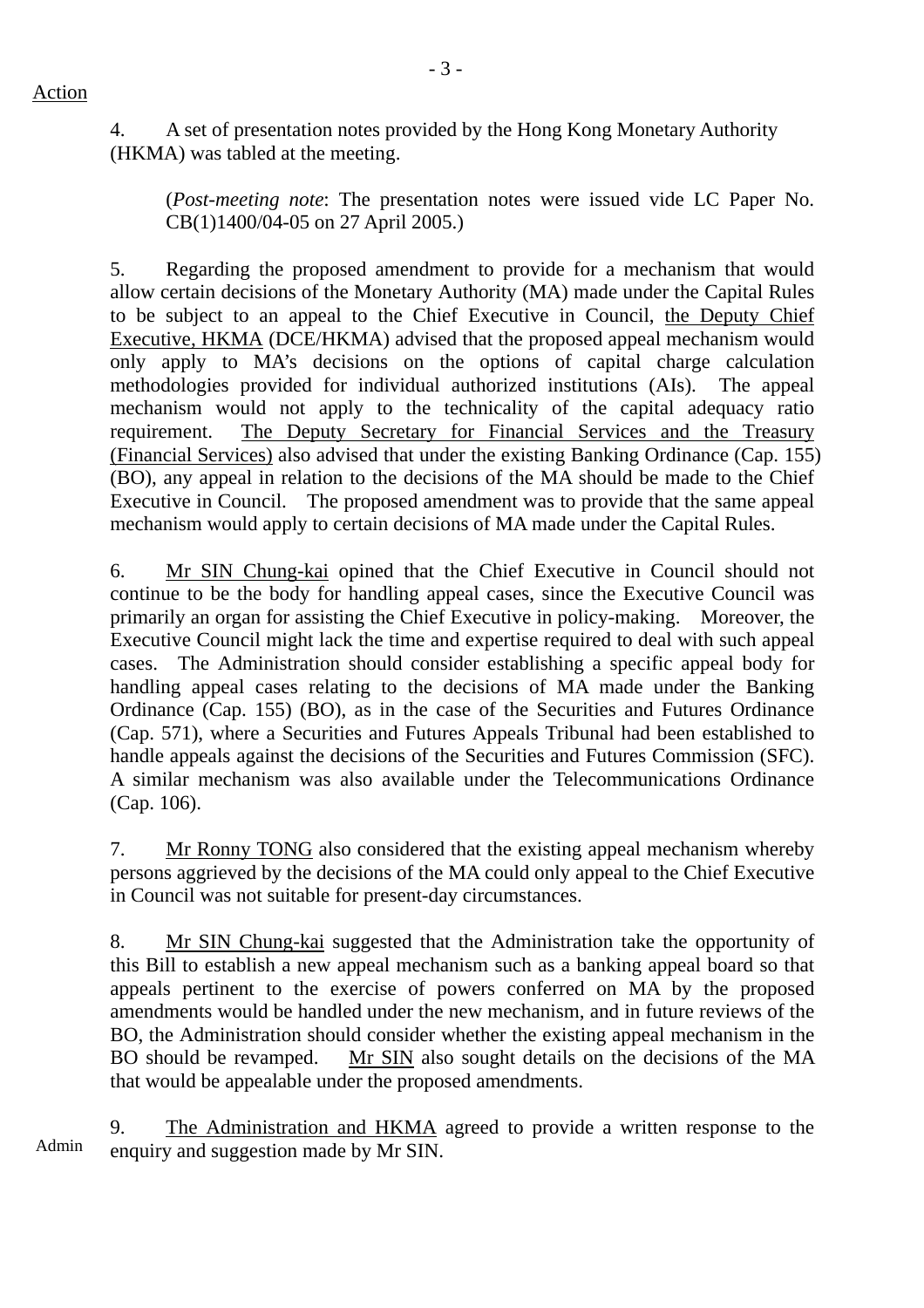10. In response to Mr Ronny TONG's enquiry, DCE/HKMA advised that the proposed amendment relating to the liability of a manager of an authorized institution (AI) for certain contraventions under the BO was not related to the implementation of Basel II but was made in response to the concerns expressed by the banking industry on the present strict liability offences in BO. HKMA did not consider that consumers' interest would be adversely affected by the proposed amendment. The Head (Banking Policy Division), HKMA also advised that the draft Bill which included the said proposed amendment had been circulated to various parties including the Consumer Council and the banking industry. The Consumer Council had responded to HKMA's consultation but had not expressed any views on the said proposed amendment.

11. Mr Ronny TONG suggested that the Bills Committee should look into the issue of whether and how bank customers' interest would be affected by the said proposed amendment.

Admin 12. The Chairman requested and the Administration and HKMA agreed to provide a written response on whether and how the proposed amendment relating to the liability of a manager of an AI would affect bank customers' interest.

# **III Any other business**

## Public consultation

13. The Bills Committee agreed that the public should be invited to give views on the Bill and the deadline for submission of views should be 18 May 2005. For this purpose, an invitation notice should be posted on the website of the Legislative Council and a press release should be issued. The organizations which had been consulted by HKMA on the draft Bill would also be invited to give views on the Bill.

## Date of next two meetings

14. The Bills Committee agreed that the next two meetings should be held on 19 May 2005 and 2 June 2005, both at 8:30 am. The Bills Committee would meet with deputations, if any, at the meeting on 2 June 2005.

15. There being no other business, the meeting ended at 9:25 am.

Council Business Division 1 Legislative Council Secretariat 12 May 2005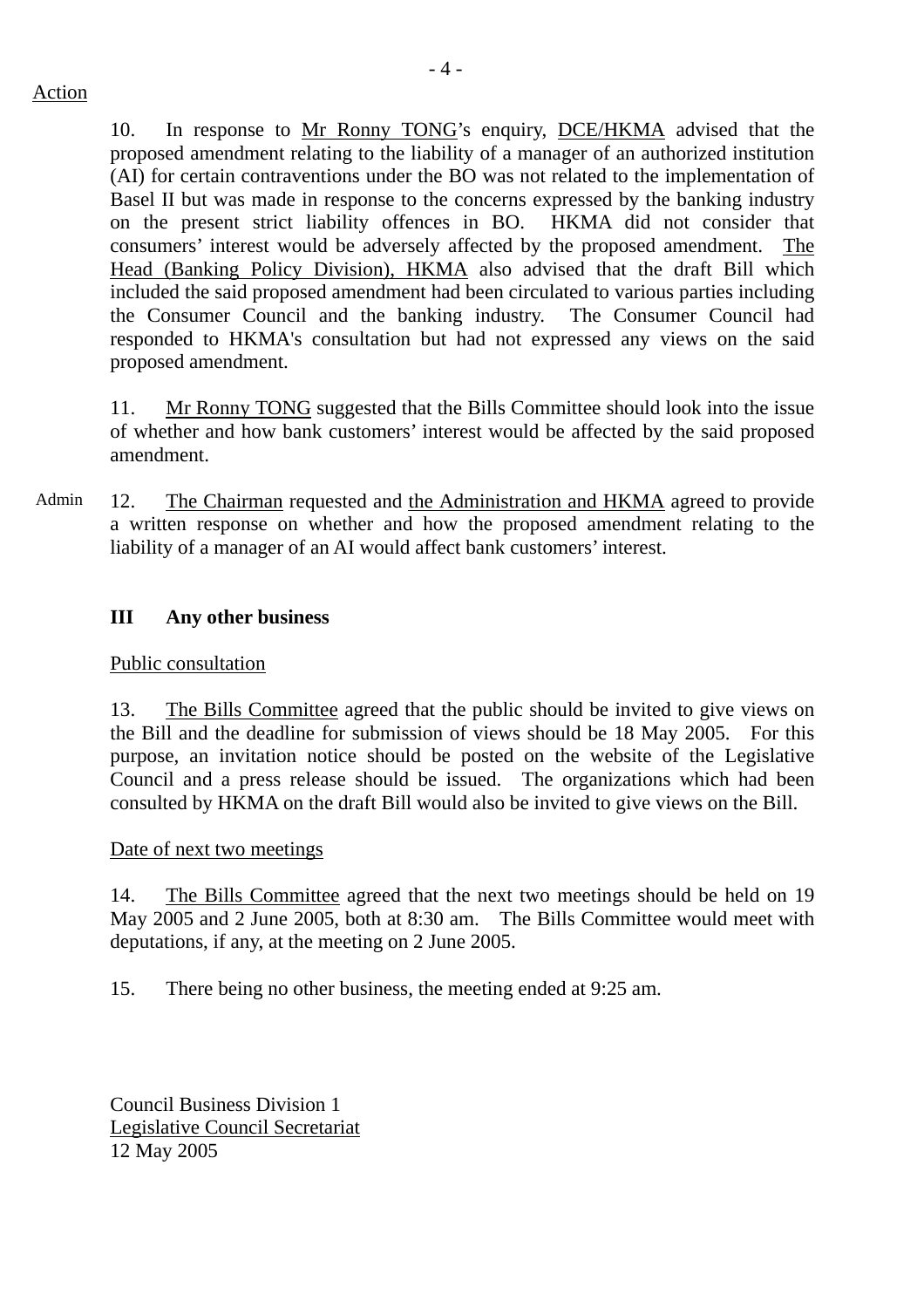#### **Proceedings of the first meeting of Bills Committee on Banking (Amendment) Bill 2005 Wednesday, 27 April 2005, at 8:30 am in Conference Room B of the Legislative Council Building**

| <b>Time</b><br>marker | <b>Speaker</b>                                                  | Subject(s)                                                                                                                                                                                                                                                                                                                                                                                                                                                                                                                                                                                                        | <b>Action</b><br>required |  |  |  |
|-----------------------|-----------------------------------------------------------------|-------------------------------------------------------------------------------------------------------------------------------------------------------------------------------------------------------------------------------------------------------------------------------------------------------------------------------------------------------------------------------------------------------------------------------------------------------------------------------------------------------------------------------------------------------------------------------------------------------------------|---------------------------|--|--|--|
|                       |                                                                 |                                                                                                                                                                                                                                                                                                                                                                                                                                                                                                                                                                                                                   |                           |  |  |  |
|                       | Agenda Item $I$ – Election of Chairman                          |                                                                                                                                                                                                                                                                                                                                                                                                                                                                                                                                                                                                                   |                           |  |  |  |
| $000000 -$<br>000416  | Mr Bernard CHAN<br>Mr Andrew LEUNG<br>Mr Ronny TONG<br>Chairman | Election of Chairman and Election of Deputy<br>Chairman                                                                                                                                                                                                                                                                                                                                                                                                                                                                                                                                                           |                           |  |  |  |
|                       | Agenda Item II - Meeting with the Administration                |                                                                                                                                                                                                                                                                                                                                                                                                                                                                                                                                                                                                                   |                           |  |  |  |
| $000417 -$<br>000649  | Administration                                                  | Administration's briefing on the main<br>objective of the Bill, i.e. to provide for the<br>implementation of the revised international<br>capital adequacy framework promulgated<br>by the Basel Committee on Banking<br>Supervision in June 2004, commonly<br>known as "Basel II", in Hong Kong<br>Administration's advice that HKMA had<br>undertaken extensive consultation on the<br>implementation plan on Basel II and the<br>draft Bill.                                                                                                                                                                   |                           |  |  |  |
| $000650 -$<br>001618  | <b>HKMA</b>                                                     | HKMA's<br>presentation on<br>the<br>main<br>provisions of the Bill with the aid of<br>Powerpoint                                                                                                                                                                                                                                                                                                                                                                                                                                                                                                                  |                           |  |  |  |
| $001619 -$<br>001902  | Mr Ronny TONG<br><b>HKMA</b><br>Administration<br>Chairman      | proposed amendment relating to<br>the<br>liability of a manager of an AI for certain<br>contraventions under the BO<br>The Chairman's advice that HKMA had<br>consulted the following organizations on<br>the draft Bill -<br>(a) The Hong Kong Association of Banks<br>(b) The Hong Kong<br>Association of<br>Restricted<br>Licence<br><b>Banks</b><br>and<br>Deposit-taking Companies<br>(c) Hong Kong Institute of Certified<br><b>Public Accountants</b><br>(d) The Law Society of Hong Kong<br>(e) Hong Kong Bar Association<br>(f) Consumer Council<br>(g) Privacy Commissioner for Personal<br>Data Office |                           |  |  |  |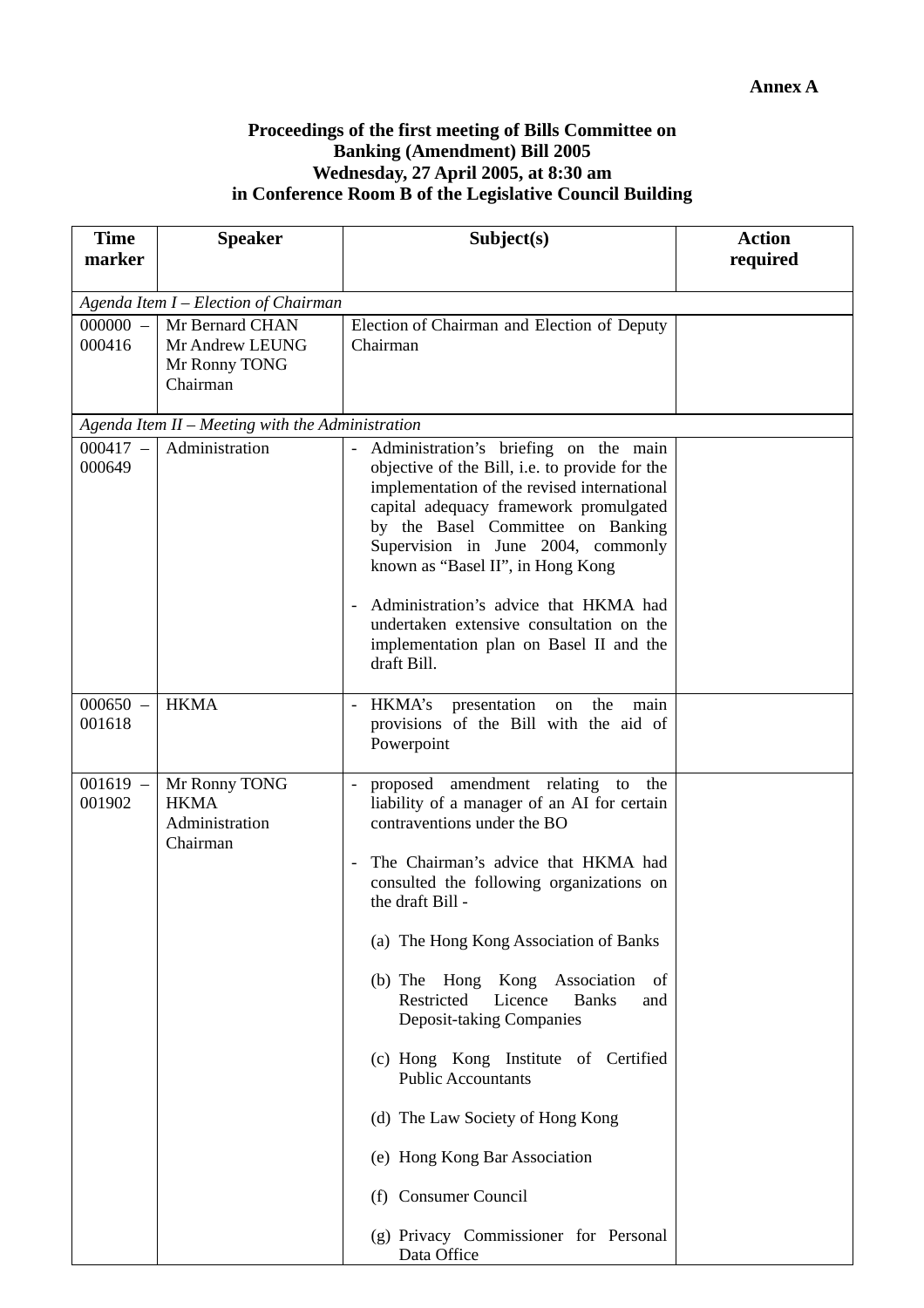| <b>Time</b><br>marker | <b>Speaker</b>                                                                 | Subject(s)                                                                                                                                                                                                                                                                                                                                                                                                                                                                                                                                                                                                                                                                                                                                                                                                                                                                                                                                                                                                                                                                                                                                                                                                                                                                                                                                                                                                                             | <b>Action</b><br>required                                                                                         |
|-----------------------|--------------------------------------------------------------------------------|----------------------------------------------------------------------------------------------------------------------------------------------------------------------------------------------------------------------------------------------------------------------------------------------------------------------------------------------------------------------------------------------------------------------------------------------------------------------------------------------------------------------------------------------------------------------------------------------------------------------------------------------------------------------------------------------------------------------------------------------------------------------------------------------------------------------------------------------------------------------------------------------------------------------------------------------------------------------------------------------------------------------------------------------------------------------------------------------------------------------------------------------------------------------------------------------------------------------------------------------------------------------------------------------------------------------------------------------------------------------------------------------------------------------------------------|-------------------------------------------------------------------------------------------------------------------|
|                       |                                                                                | (h) Securities and Futures Commission                                                                                                                                                                                                                                                                                                                                                                                                                                                                                                                                                                                                                                                                                                                                                                                                                                                                                                                                                                                                                                                                                                                                                                                                                                                                                                                                                                                                  |                                                                                                                   |
| $001903 -$<br>002943  | Mr SIN Chung-kai<br><b>HKMA</b><br>Administration<br>Chairman<br>Mr Ronny TONG | proposed amendment to provide for a<br>mechanism that would allow certain<br>decisions of the MA made under the<br>Capital Rules to be subject to an appeal to<br>the Chief Executive in Council                                                                                                                                                                                                                                                                                                                                                                                                                                                                                                                                                                                                                                                                                                                                                                                                                                                                                                                                                                                                                                                                                                                                                                                                                                       | Administration<br>and<br>HKMA to provide a<br>written response to the<br>suggestion and enquiry<br>made by Mr SIN |
| $002944 -$            | Mr Bernard CHAN<br><b>HKMA</b><br>Chairman                                     | In reply to Mr CHAN's enquiry, HKMA's<br>advice that it had consulted the industry on<br>the proposed amendments relating to the<br>disclosure of disciplinary actions on AI's<br>securities business. The industry had not<br>expressed negative comments on the<br>proposed amendments.<br>The proposed<br>amendments mainly sought to establish a<br>level playing field between the securities<br>industry supervised by SFC and the<br>banking industry supervised by MA in<br>regard to the securities business of these<br>industries.<br>HKMA's<br>advice<br>that<br>enable<br>to<br>international banking groups to use the<br>Basel II approaches in their operations in<br>Hong Kong, HKMA aimed to submit<br>Capital Rules and Disclosure Rules for<br>LegCo's negative vetting by mid-2006.<br>Given this timetable, HKMA hoped that<br>the Bill could be passed by LegCo within<br>the current legislative session<br>In reply to the Chairman, HKMA's advice<br>that other jurisdictions were also on the<br>way to establish the legislative framework<br>for implementation of Basel II and in<br>parallel, were drawing up the relevant<br>So far, no jurisdiction had<br>rules.<br>completed the enactment of relevant<br>legislation. In the course of developing<br>the Capital Rules and Disclosure Rules,<br>HKMA would continue to solicit views<br>from the banking industry and other<br>interested parties. |                                                                                                                   |
| $003640 -$<br>004927  | Mr Ronny TONG<br>Chairman<br>Clerk<br><b>HKMA</b>                              | <b>TONG</b><br>Mr<br>expressed<br>for<br>$\blacksquare$<br>support<br>enhancing the risk management of and<br>disclosure of information by AIs<br>Mr TONG's suggestion that the Bills<br>Committee should in particular look into<br>whether consumers' rights would be<br>affected by the proposed amendment<br>relating to the liability of managers of AIs.                                                                                                                                                                                                                                                                                                                                                                                                                                                                                                                                                                                                                                                                                                                                                                                                                                                                                                                                                                                                                                                                         | Administration<br>to<br>provide<br>written<br>a<br>response<br>the<br>on<br>concern raised by Mr<br><b>TONG</b>   |